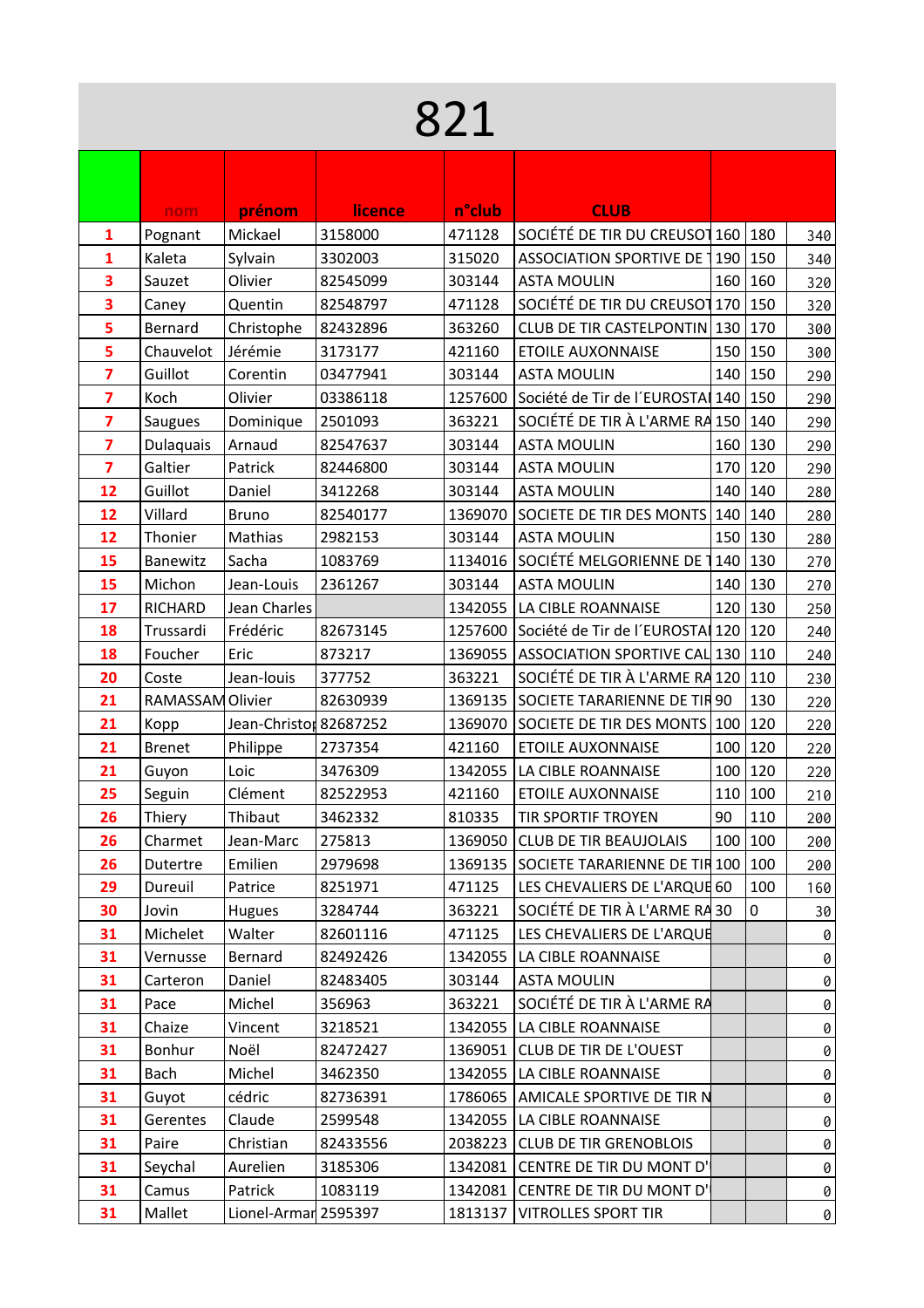| 31 | Trinquet             | Jean                 | 3377636    | 303144  | <b>ASTA MOULIN</b>                | 0 |
|----|----------------------|----------------------|------------|---------|-----------------------------------|---|
| 31 | Coupe                | Jean-Michel          | 03344542   | 1342055 | LA CIBLE ROANNAISE                | 0 |
| 31 | <b>Braun</b>         | Louis                | 989384     | 303003  | <b>ASSOCIATION DE TIR LA TREI</b> | 0 |
| 31 | Debarbouill Luc      |                      | 82478678   | 1369070 | SOCIETE DE TIR DES MONTS          | 0 |
| 31 | <b>BOUCHARD Eric</b> |                      | 3261408    | 1369135 | SOCIETE TARARIENNE DE TIR         | 0 |
| 31 | Carlotti             | Arnaud               | 3455912    | 1369050 | <b>CLUB DE TIR BEAUJOLAIS</b>     | 0 |
| 31 | Vaucanson            | Hubert               | 524997     | 1342100 | SOCIETE DE TIR DES CADRES         | 0 |
| 31 | Venet                | Laurent              | 82649880   | 1369070 | SOCIETE DE TIR DES MONTS          | 0 |
| 31 | Pertuiset            | Jérôme               | 82463742   | 906001  | TIR CLUB DES VALLEES              | 0 |
| 31 | Bourgogne            | Roger                | 82510229   | 303144  | <b>ASTA MOULIN</b>                | 0 |
| 31 | Barriquand Jean-paul |                      | 82617144   | 1342055 | LA CIBLE ROANNAISE                | 0 |
| 31 |                      |                      |            |         |                                   | 0 |
| 31 | Grangé               | Jean-Michel 82673227 |            | 741249  | A.J.S. - Association Sport et J   | 0 |
| 31 | Guyot                | Johanny              | 82656209   | 1786065 | AMICALE SPORTIVE DE TIR N         | 0 |
| 31 | Richefort            | Philippe             | 3451904    | 1786065 | AMICALE SPORTIVE DE TIR N         | 0 |
| 31 | Chaulier             | Jean-Pierre          | 02140005   | 303003  | <b>ASSOCIATION DE TIR LA TREI</b> | 0 |
| 31 | Jobard               | Patrice              | 969278     | 421092  | <b>ASSOCIATION DE TIR SPORTI</b>  | 0 |
| 31 | Moreau               | Frederic             | 82659405   | 421092  | <b>ASSOCIATION DE TIR SPORTI</b>  | 0 |
| 31 | Benejean             | Jeremy               | 82513707   | 1369029 | <b>ASSOCIATION SPORTIVE DE I</b>  | 0 |
| 31 | Foussat              | Eric                 | 82554028   | 1369029 | ASSOCIATION SPORTIVE DE I         | 0 |
| 31 | Martin               | Frederic             | 03417821   | 1094063 | <b>ASSOCIATION SPORTIVE DES</b>   | 0 |
| 31 | Neuville             | Laurent              | 82430615   | 303144  | <b>ASTA MOULIN</b>                | 0 |
| 31 | Bertrand             | Gérard               | 3332736    | 303144  | <b>ASTA MOULIN</b>                | 0 |
| 31 | Derré                | Jan-Marc             | 82645965   | 303144  | <b>ASTA MOULIN</b>                | 0 |
| 31 | Robert               | Jean-Françoi 3377634 |            | 303144  | <b>ASTA MOULIN</b>                | 0 |
| 31 | Dhuyvetter   Lionel  |                      | 2427271    | 303144  | <b>ASTA MOULIN</b>                | 0 |
| 31 | Guy                  | <b>Bruce</b>         |            | 303144  | <b>ASTA MOULIN</b>                | 0 |
| 31 | <b>MENANT</b>        | Hervé                | 03229718   |         | 1077845 CENTRE D'APPLICATION DU   | 0 |
| 31 | Fougere              | Bernard              | 27101371   |         | 1342081 CENTRE DE TIR DU MONT D'  | 0 |
| 31 | Dietrich             | Thierry              | 82448464   |         | 1369158 CERCLE DES AMIS DU TIR SP | 0 |
| 31 | Brugière             | Alain                | 2575978    | 363260  | <b>CLUB DE TIR CASTELPONTIN</b>   | 0 |
| 31 | LEPLEY               | Yannick              | 82519161   | 2038223 | <b>CLUB DE TIR GRENOBLOIS</b>     | 0 |
| 31 | LAURAIN              | Denis                | 03283595   |         | 2038223 CLUB DE TIR GRENOBLOIS    | 0 |
| 31 | <b>MASSON</b>        | Valérie              | 82728163   |         | 2038223 CLUB DE TIR GRENOBLOIS    | 0 |
| 31 | Revil-Bauda Nadia    |                      | 82714843   |         | 2038223 CLUB DE TIR GRENOBLOIS    | 0 |
| 31 | Eveno                | Pierre               | 03117567   |         | 2038223 CLUB DE TIR GRENOBLOIS    | 0 |
| 31 | Illy                 | Olivier              | 2791178    |         | 2038223 CLUB DE TIR GRENOBLOIS    | 0 |
| 31 | Steiner              | Violette             | 0630044275 |         | 1813033 CLUB DE TIR PROVENCE NEN  | 0 |
| 31 | Caravia              | Jean-Pierre          | 829585     |         | 1813033 CLUB DE TIR PROVENCE NEN  | 0 |
| 31 | SCHACKMA Rémi        |                      | 02850548   | 421160  | <b>ETOILE AUXONNAISE</b>          | 0 |
| 31 | Dancer               | Armand               | 00700289   | 421160  | <b>ETOILE AUXONNAISE</b>          | 0 |
| 31 | Mieszczak            | Jean-Luc             | 82547026   |         | 1342055   LA CIBLE ROANNAISE      | 0 |
| 31 | Rolle                | Philippe             | 82707658   |         | 1342055   LA CIBLE ROANNAISE      | 0 |
| 31 | Giraud               | Guillaume            | 2384439    |         | 1342055   LA CIBLE ROANNAISE      | 0 |
| 31 | Alvarez              | Franck               | 2882084    |         | 1342055   LA CIBLE ROANNAISE      | 0 |
| 31 | Maillet              | Jean-Paul            | 82547017   |         | 1342055   LA CIBLE ROANNAISE      | 0 |
| 31 | Genaudy              | Martial              | 02916283   |         | 1342055   LA CIBLE ROANNAISE      | 0 |
| 31 | Scheers              | Jacky                | 82586125   |         | 1342055   LA CIBLE ROANNAISE      | 0 |
|    |                      |                      |            |         |                                   |   |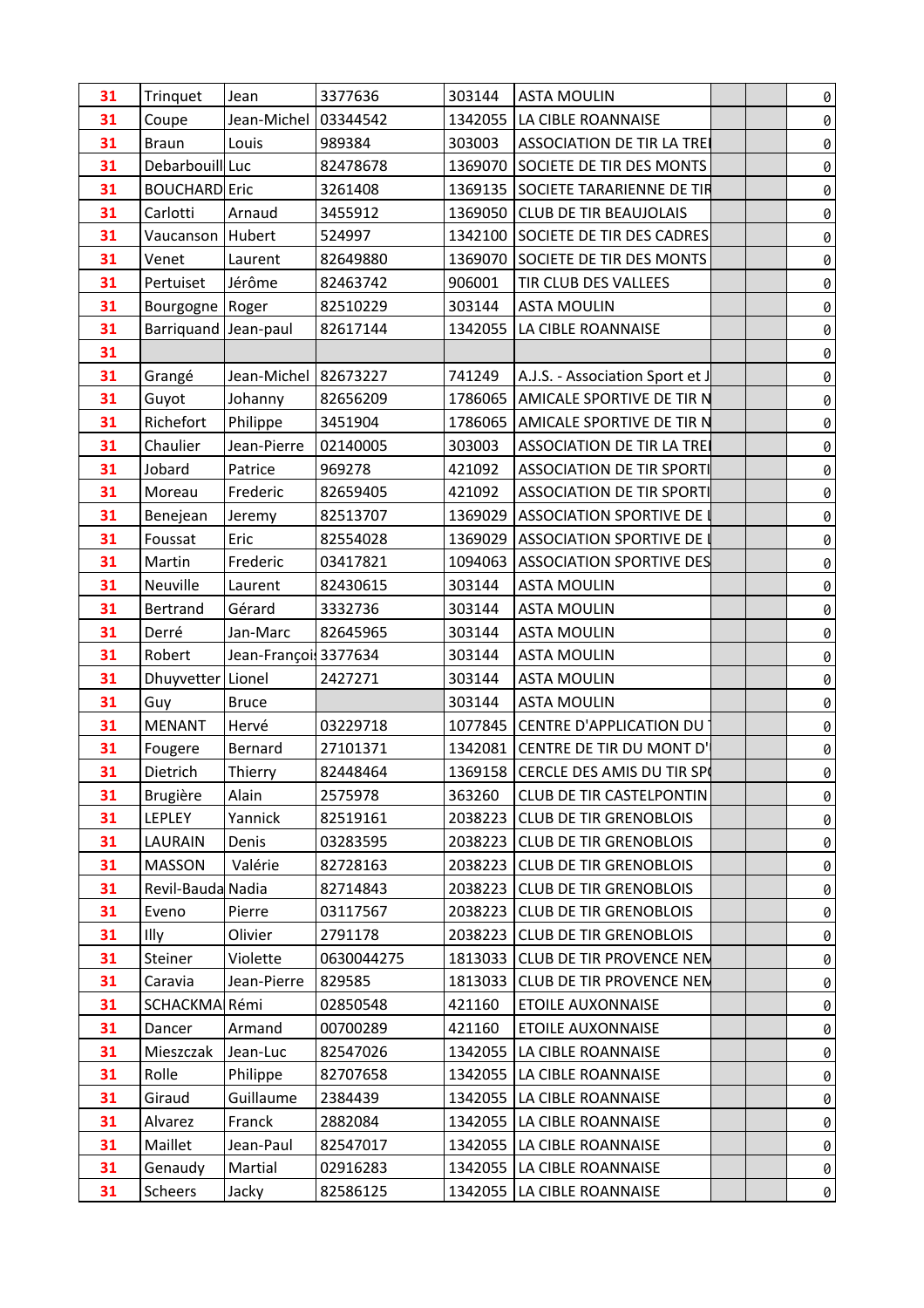| 31 | Chevalier       | Guy                              | 82595487 |         | 1342055   LA CIBLE ROANNAISE         |  | 0 |  |
|----|-----------------|----------------------------------|----------|---------|--------------------------------------|--|---|--|
| 31 | Dupuy           | Jean-Michel 82547015             |          |         | 1342055   LA CIBLE ROANNAISE         |  | 0 |  |
| 31 | <b>Briday</b>   | Simon                            | 82556342 |         | 1342055 LA CIBLE ROANNAISE           |  | 0 |  |
| 31 | <b>Burdin</b>   | Patrick                          | 00799246 |         | 1342055   LA CIBLE ROANNAISE         |  | 0 |  |
| 31 | <b>MURA</b>     | Cécilia                          | 82694195 |         | 1342055   LA CIBLE ROANNAISE         |  | 0 |  |
| 31 | Murat           | Olivier                          | 82424871 |         | 1342055   LA CIBLE ROANNAISE         |  | 0 |  |
| 31 | Poitoux         | Jean-Marc                        | 03342410 |         | 1342055   LA CIBLE ROANNAISE         |  | 0 |  |
| 31 | Hubert          | Dominique                        | 02976878 |         | 1342055   LA CIBLE ROANNAISE         |  | 0 |  |
| 31 | Ravard          | Isabelle                         | 2976473  |         | 1342055   LA CIBLE ROANNAISE         |  | 0 |  |
| 31 | Gherardi        | Alain                            | 02122508 |         | 1342055   LA CIBLE ROANNAISE         |  | 0 |  |
| 31 | Perrier         | Michel                           |          |         | 1342055   LA CIBLE ROANNAISE         |  | 0 |  |
| 31 | Gardet          | Jean-Paul                        | 03111757 |         | 1342055   LA CIBLE ROANNAISE         |  | 0 |  |
| 31 | MEI             | Nobert                           |          |         | 1342055   LA CIBLE ROANNAISE         |  | 0 |  |
| 31 | Dufour          | Yves                             | 82503222 |         | 1257013   LA LIGNE DE MIRE D'AUGNY   |  | 0 |  |
| 31 | Moudin          | Jackie                           | 3233809  |         | 1342140   LES ARQUEBUSIERS DE SAIN   |  | 0 |  |
| 31 | Chevalier       | Jean-Paul                        | 807110   |         | 1369016   LUGDUNUM TIR               |  | 0 |  |
| 31 | Poulet          | Jean                             | 3377256  | 363221  | SOCIÉTÉ DE TIR À L'ARME RA           |  | 0 |  |
| 31 | Verdier         | Frédéric                         | 3175950  | 363221  | SOCIÉTÉ DE TIR À L'ARME RA           |  | 0 |  |
| 31 | Carretero       | Longino                          | 82579691 | 363221  | SOCIÉTÉ DE TIR À L'ARME RA           |  | 0 |  |
| 31 | Salaun          | Hervé                            | 82643315 | 363221  | SOCIÉTÉ DE TIR À L'ARME RA           |  | 0 |  |
| 31 | Tarrerias       | Rémi                             | 82624253 | 363025  | SOCIÉTÉ DE TIR DE CHABREL            |  | 0 |  |
| 31 | Ollier          | Martial                          | 82723528 | 363025  | SOCIÉTÉ DE TIR DE CHABREL            |  | 0 |  |
| 31 | Petesch         | Sébastien                        | 81424404 |         | 1257600 Société de Tir de l'EUROSTAI |  | 0 |  |
| 31 | <b>STEINER</b>  | Julien                           | 82624745 |         | 1342127 SOCIÉTÉ DE TIR DE SAVIGNE    |  | 0 |  |
| 31 | Vogel           | Rudy                             | 82470981 |         | 1342127 SOCIÉTÉ DE TIR DE SAVIGNEI   |  | 0 |  |
| 31 | Mialon          | Hervé                            | 237888   |         | 1342100 SOCIETE DE TIR DES CADRES    |  | 0 |  |
| 31 | Geoffre         | Anthony                          | 82729006 |         | 1369070 SOCIETE DE TIR DES MONTS     |  | 0 |  |
| 31 | Vittori         | Marc                             | 82425746 |         | 1369070 SOCIETE DE TIR DES MONTS     |  | 0 |  |
| 31 | <b>KOPP</b>     | Marine                           | 82713017 |         | 1369070 SOCIETE DE TIR DES MONTS     |  | 0 |  |
| 31 | Charton         | Olivier                          | 03465822 | 471128  | SOCIÉTÉ DE TIR DU CREUSOT            |  | 0 |  |
| 31 | Emonard         | Robert                           | 3122000  | 471128  | SOCIÉTÉ DE TIR DU CREUSOT            |  | 0 |  |
| 31 | Lejeune         | Pierre                           | 1090149  | 471128  | SOCIÉTÉ DE TIR DU CREUSOT            |  | 0 |  |
| 31 | Quillard        | Jean-jacques 82481000            |          | 471128  | SOCIÉTÉ DE TIR DU CREUSOT            |  | 0 |  |
| 31 | Rage            | <b>Bruno</b>                     | 82431842 | 471128  | SOCIÉTÉ DE TIR DU CREUSOT            |  | 0 |  |
| 31 | Duvauchel       | Jean-Sébasti 2865105             |          | 471128  | SOCIÉTÉ DE TIR DU CREUSOT            |  | 0 |  |
| 31 | Guenard         | Julien                           | 3376054  | 471128  | SOCIÉTÉ DE TIR DU CREUSOT            |  | 0 |  |
| 31 | Bonhomme Gilles |                                  | 2868103  | 471140  | SOCIÉTÉ DE TIR L'INDÉPENDA           |  | 0 |  |
| 31 | Trambouze Eric  |                                  | 2371297  | 1369144 | Société de tir sportif de l          |  | 0 |  |
| 31 | Guegan          | Erick                            | 82498310 |         | 1716136 SOCIÉTÉ DE TIR STAND ANGO    |  | 0 |  |
| 31 | <b>Brot</b>     | Daniel                           | 3315929  | 1342009 | TIR ANDREZIEUX BOUTHEON              |  | 0 |  |
| 31 | Hube            | Edmond                           | 344470   | 1342009 | TIR ANDREZIEUX BOUTHEON              |  | 0 |  |
| 31 | Depeyre         | Eric                             | 82573795 | 2038035 | TIR CIBLE MONTALIEU                  |  | 0 |  |
| 31 | Bonavaron       | Bernard                          | 2505730  | 1342124 | TIR DE L'OBSERVATOIRE DE S           |  | 0 |  |
| 31 | Dodos           | Sebastien                        | 03117620 | 1369108 | TIR OLYMPIQUE LYONNAIS               |  | 0 |  |
| 31 |                 | Gomez Urbi Alexandre Jo 03430744 |          | 1369108 | TIR OLYMPIQUE LYONNAIS               |  | 0 |  |
| 31 | Maton           | Amandine                         | 03430747 | 1369108 | TIR OLYMPIQUE LYONNAIS               |  | 0 |  |
| 31 | Meszaros        | Bernard                          | 82532250 | 1369108 | TIR OLYMPIQUE LYONNAIS               |  | 0 |  |
| 31 | Drobniak        | Philippe                         | 82546058 | 1369108 | TIR OLYMPIQUE LYONNAIS               |  | 0 |  |
|    |                 |                                  |          |         |                                      |  |   |  |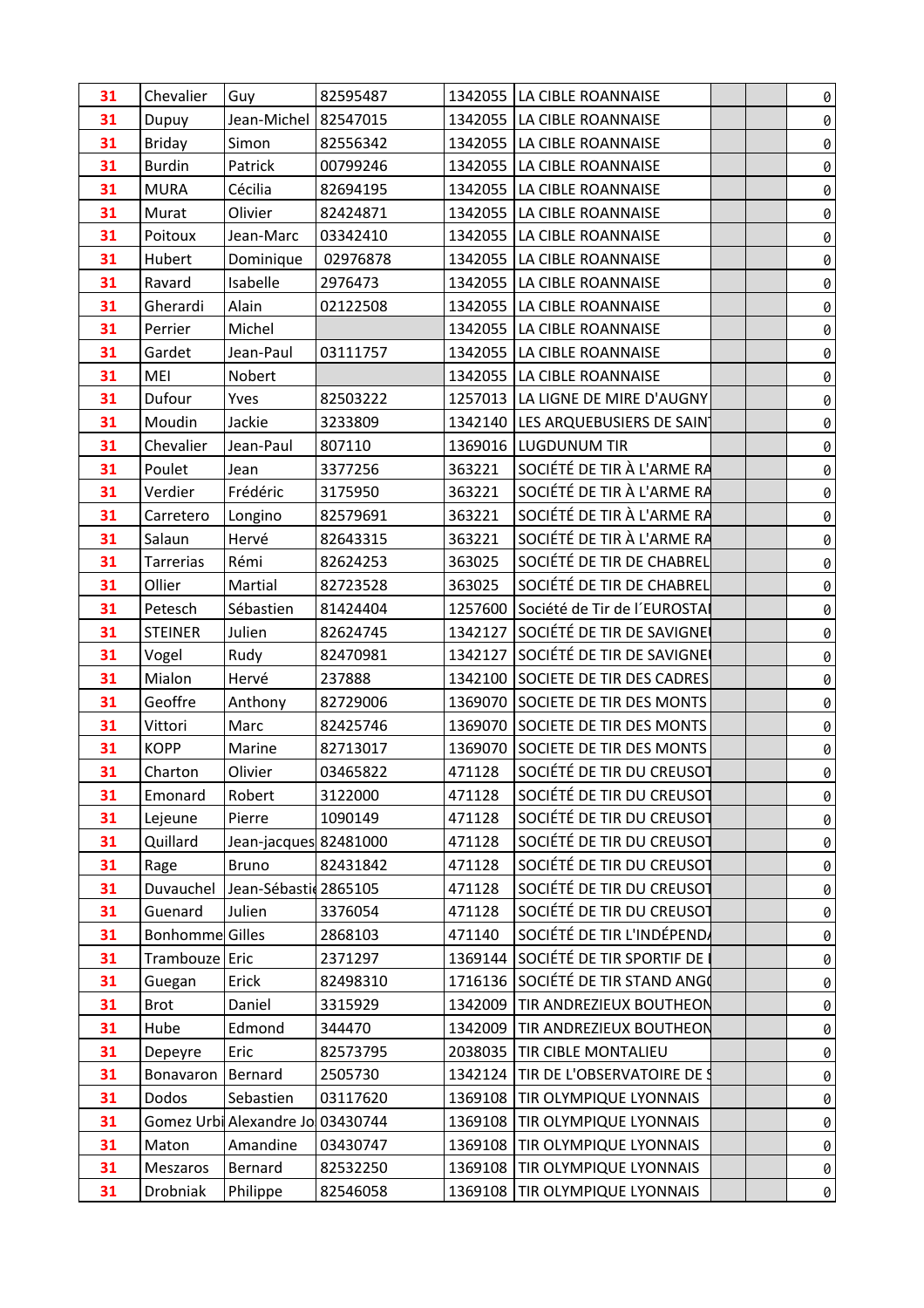| 31 | Kolossov        | Alexis     | 82472471 |        | 1369108 TIR OLYMPIQUE LYONNAIS   |  | $\emptyset$        |
|----|-----------------|------------|----------|--------|----------------------------------|--|--------------------|
| 31 | Viola           | Alain      | 27435371 |        | 1369108   TIR OLYMPIQUE LYONNAIS |  | $\emptyset$        |
| 31 | Couzinou        | Lucie      | 82546537 |        | 1369108 TIR OLYMPIQUE LYONNAIS   |  | $\pmb{\theta}$     |
| 31 | Nguyen          | Duy-Son    | 3346974  |        | 1369108   TIR OLYMPIQUE LYONNAIS |  | $\pmb{\theta}$     |
| 31 | Jardin          | Christophe | 2976309  |        | 1369108 TIR OLYMPIQUE LYONNAIS   |  | $\pmb{\theta}$     |
| 31 | Prevost         | Jean       | 82522581 |        | 2026003 TIR SPORTIF BEAUMONTOIS  |  | $\pmb{\theta}$     |
| 31 | Quesada         | Michaël    | 82588263 |        | 2026003 TIR SPORTIF BEAUMONTOIS  |  | $\pmb{\theta}$     |
| 31 | Wisniewski Eric |            | #REF!    |        | 1884268   TIR SPORTIF PERTUIS    |  | $\pmb{\theta}$     |
| 31 | Henrique        | Julien     | 3382466  | 363259 | TIR SPORTIF RIOMOIS              |  | $\pmb{\theta}$     |
| 31 | Grisard         | Maurice    | 03263402 |        | 2026215   U.G.A.P. Section Tir   |  | $\pmb{\theta}$     |
| 31 |                 |            |          |        |                                  |  | $\pmb{\theta}$     |
| 31 |                 |            |          |        |                                  |  | $\pmb{\theta}$     |
| 31 |                 |            |          |        |                                  |  | $\pmb{\theta}$     |
| 31 |                 |            |          |        |                                  |  | $\pmb{\theta}$     |
| 31 |                 |            |          |        |                                  |  | $\pmb{\theta}$     |
| 31 |                 |            |          |        |                                  |  | $\pmb{\theta}$     |
| 31 |                 |            |          |        |                                  |  | $\pmb{\theta}$     |
| 31 |                 |            |          |        |                                  |  | $\pmb{\theta}$     |
| 31 |                 |            |          |        |                                  |  | $\pmb{\theta}$     |
| 31 |                 |            |          |        |                                  |  | $\pmb{\theta}$     |
| 31 |                 |            |          |        |                                  |  | $\pmb{\theta}$     |
| 31 |                 |            |          |        |                                  |  | $\pmb{\theta}$     |
| 31 |                 |            |          |        |                                  |  | $\pmb{\theta}$     |
| 31 |                 |            |          |        |                                  |  | 0                  |
| 31 |                 |            |          |        |                                  |  | $\pmb{\theta}$     |
| 31 |                 |            |          |        |                                  |  | $\pmb{\theta}$     |
| 31 |                 |            |          |        |                                  |  | $\emptyset$        |
| 31 |                 |            |          |        |                                  |  | $\pmb{\theta}$     |
| 31 |                 |            |          |        |                                  |  | $\pmb{\theta}$     |
| 31 |                 |            |          |        |                                  |  | $\theta$           |
| 31 |                 |            |          |        |                                  |  | 0                  |
| 31 |                 |            |          |        |                                  |  | 0                  |
| 31 |                 |            |          |        |                                  |  | 0                  |
| 31 |                 |            |          |        |                                  |  | 0                  |
| 31 |                 |            |          |        |                                  |  | 0                  |
| 31 |                 |            |          |        |                                  |  | 0                  |
| 31 |                 |            |          |        |                                  |  | 0                  |
| 31 |                 |            |          |        |                                  |  | 0                  |
| 31 |                 |            |          |        |                                  |  | $\pmb{\mathit{0}}$ |
| 31 |                 |            |          |        |                                  |  | 0                  |
| 31 |                 |            |          |        |                                  |  | 0                  |
| 31 |                 |            |          |        |                                  |  | 0                  |
| 31 |                 |            |          |        |                                  |  | $\pmb{\theta}$     |
| 31 |                 |            |          |        |                                  |  | 0                  |
| 31 |                 |            |          |        |                                  |  | 0                  |
| 31 |                 |            |          |        |                                  |  | 0                  |
| 31 |                 |            |          |        |                                  |  | $\pmb{\theta}$     |
| 31 |                 |            |          |        |                                  |  | $\emptyset$        |